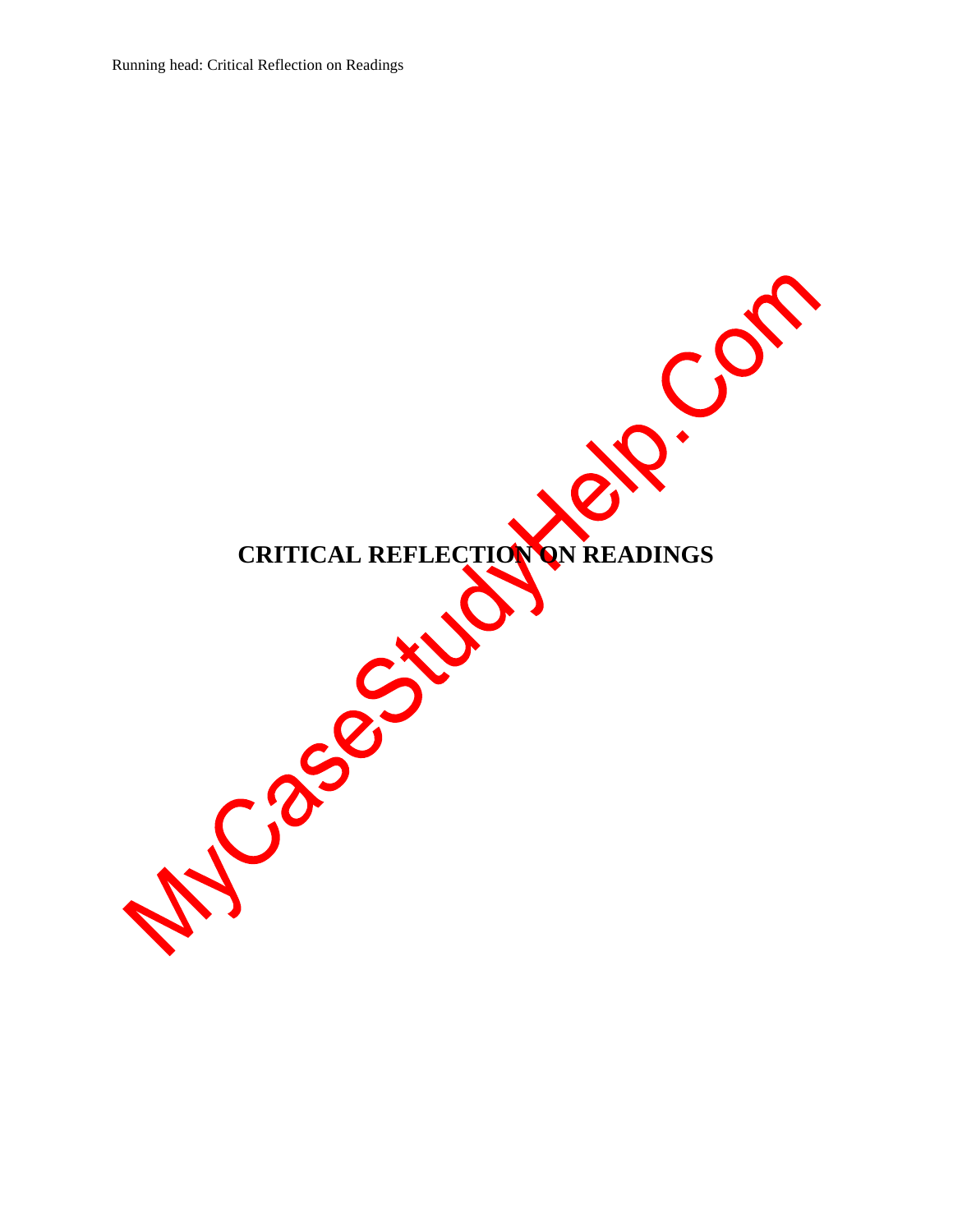# **Table of Content**

| $\overline{4}$ |
|----------------|
|                |
| 6              |
| 7              |
|                |
|                |
|                |
|                |
|                |
|                |
|                |
|                |
|                |
|                |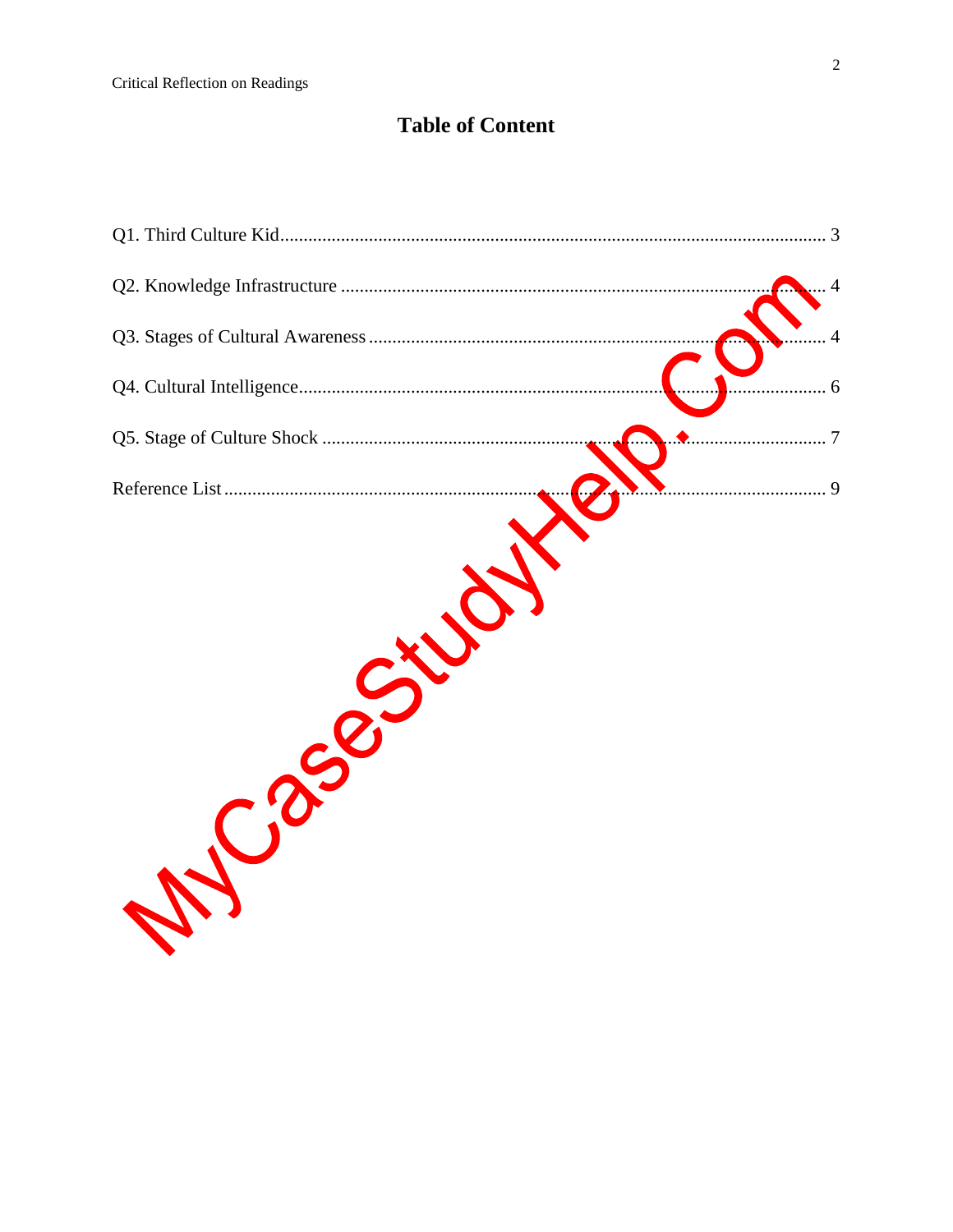### <span id="page-2-0"></span>**Q1.Third Culture Kid**

The topic sentence of first question is concerned with understanding certain conceptions of Third Culture Kid. According to Self-Exploration (2011), individuals about spending a prime portion of their living exterior to their origin are marked as Third Culture Kids. This is based on theory of Applied Sociology which streams from societal affairs and its implications on the same. Due to intervention of concept regarding 'world society' or homogeneity, society in its macrocosm, becomes a blend of a multitude of cultural amalgamation. Thus, in macro sociology, using stand-point theory has helped me to understand that my perspective is shaped by hypersensitivity to my surroundings. For example, when I was in Germany for my schooling, I acted like a German, but never belonged to that place. Lake a thrived on searching for my identity of an American.

Micro-sociological theory is an eye-opener to diversify affinity with different society and culture intertwined in close communion of **framing** identity of this concept. I get to know that relocation or change from one culture to another plays a pivotal instrument in pruning one's reassessment of surrounding environment, specification, and roles. Hence it can be understood that a third world kid is a result of an amalgamation of self-experience in surrounding he/she currently lives and where he\she had been. Changes of culture and place thus impacted on his changed behaviour, ideologies, and perceptions are struggle to fit into changed identities to socialise.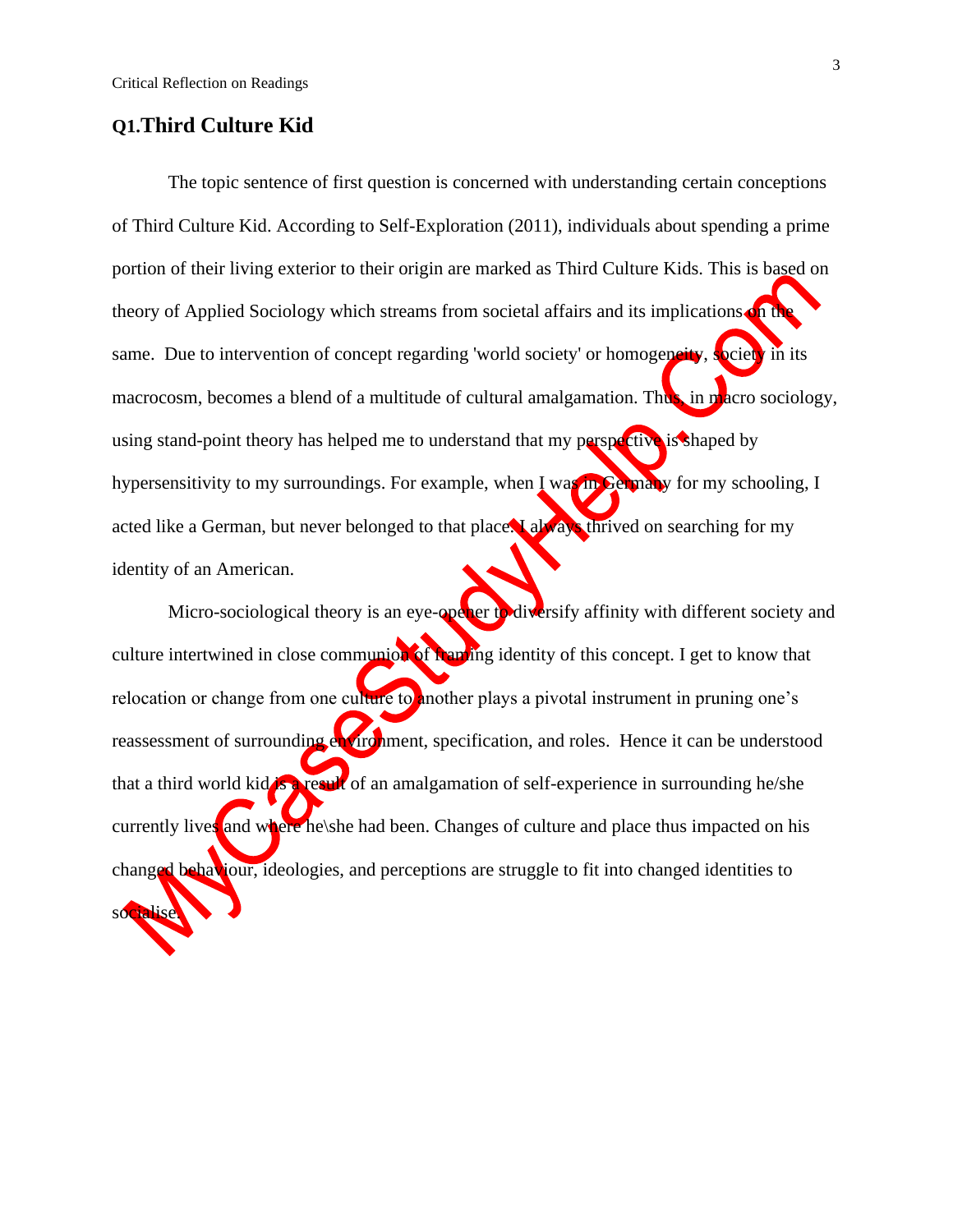#### <span id="page-3-0"></span>**Q2. Knowledge Infrastructure**

The topic sentence of second question is based on infrastructure of change in societal conditions. Theory of global collaboration, cooperation and networking and concept of cultural mobility is responsible for changes in infrastructure of national knowledge. Idea of knowledge infrastructure or culture memory is not stagnant. I understood that culture is always free-flowing because of a continuous interaction of other cultures. Thus, I traced that emergence of cultural diversity, a massive extension of freshly born new languages and minor communities due to cross-boundary. Thus, in knowledge infrastructure, I witnessed changes in culture, language, and ethnicity within European territory culture.

At the professional front, I have learnt that cultural diversity operates at two levels; corporeal and non-corporeal stages (Taipale, 2012). In professional field, top-bottom administration is there to promote culture wisdom through policymaking and cross-cultural training. In academic level EU becomes supported to promote exchange program for crossnational teaching, providing online material to influence infrastructure of European knowledge on culture fusion. In social level, EU members, Local governments are collaborating to promote centralised infrastructure of knowledge to uphold minor group's accessibility to knowledge. Social media plays a unique role in maintaining proximity of national and global synchronisation.

## <span id="page-3-1"></span>**Q3. Stages of Cultural Awareness**

The topic sentence of third question is based on different stages of cultural awareness. There are eventually four stages that unfold different types of cultural awareness.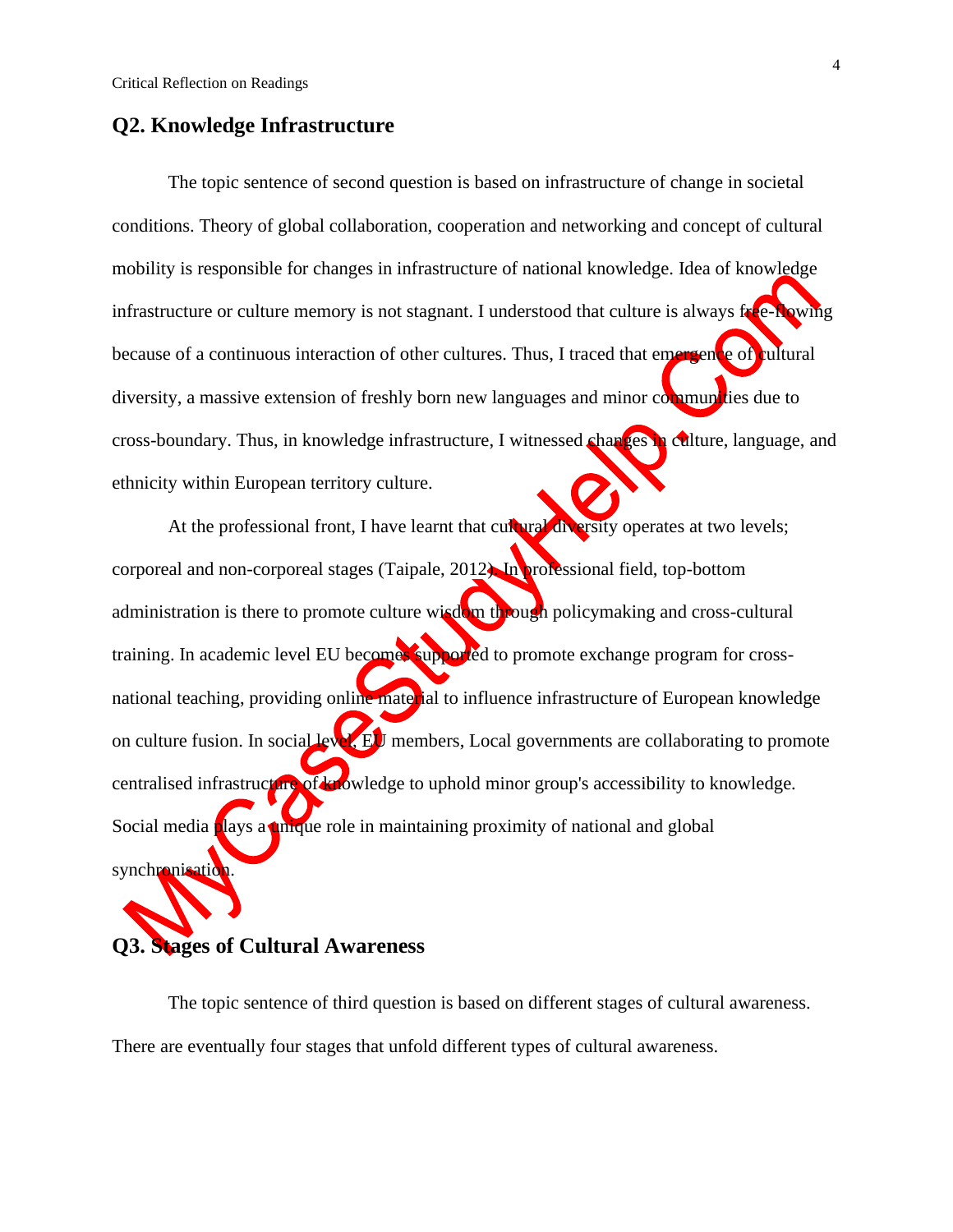Critical Reflection on Readings

- **Parochial stage**: I have seen that in this stage, a stringent acceptance of one's culture is dominant. Absolute ignorance of differences is noticed.
- **Ethnocentric stage**: In second stage, I have learnt that it is an ethnocentric type, where people of a particular culture denotes their individualistic perceptions by knowing cultural differences.
- **Synergistic stage:** I have noticed this is a two-way process, where people are their deeds and how other people do things in a way propagating new ideas and substitutes (Quappe&Cantatore, 2005).
- **Participatory Third Culture Stage:** Here, I have learnt that culminating is final stage, where people of diverse cultural groups come in consideration with each other. They accept individuality and uniqueness resulting in a smooth amalgamation of cultural exchange.

I have learnt about requisites towards increment of cultural self-awareness, which are:

- Acknowledging Difference
- **Generating Empathy**
- Judgemental Suspension
- Recheck of Assumptions
- Celebration of Diversity
- ssurance with Ambiguity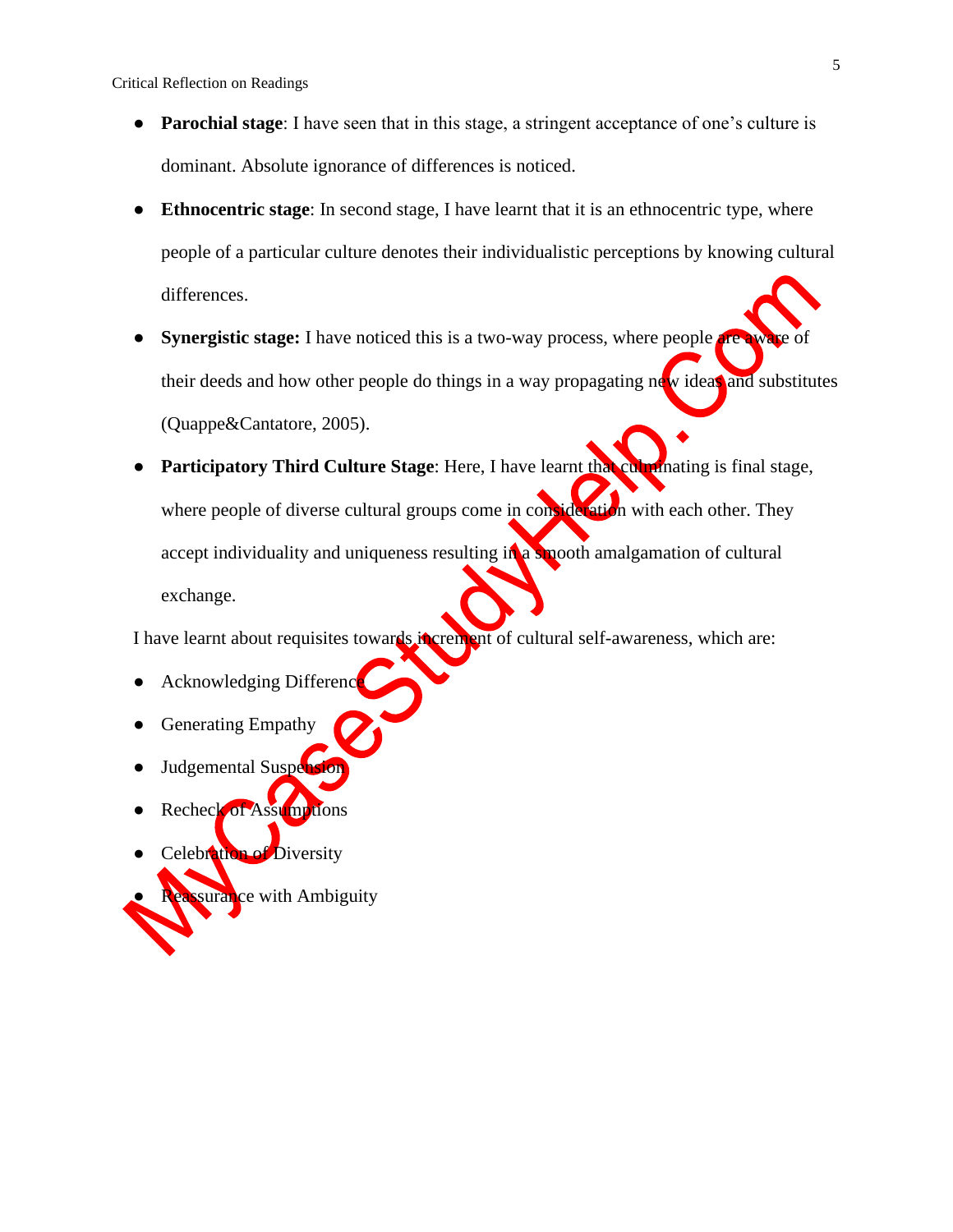### <span id="page-5-0"></span>**Q4. Cultural Intelligence**

The topic sentence of fourth question is based on nature and characteristics of Cultural Intelligence. According to Brislin*et al*. (2006), cultural intelligence refers to behavioural patterns of elevated order used for treating cultural differences. It also denotes to quick adaptation of multiple cultures not thrusting pressure of individual traits and choices of people. Two types are closely knitted, offering space to another giving way to encounters suggesting cross-culturalism. For example, a situation for acquiring Cultural self-Awareness is discussed below

- **Considering different behaviour:** As an American, while working in Japan, I understood importance of using business card.
- *Reasoning:* Business card is used to provide a brief of one's identity (Brislin*et al.* 2006).
- *Emotions:* Acceptance of one's business card is symbolic of showing respect towards the same.
- *Gaining cultural intelligence:* As Japan is a high Power Distant Culture, a sense of fear works while starting a conversation with unknown people. Here, business card plays role of silence-breaker and **assure**s flexible communication.

**Aspects of Cultural self-awareness:**

Emotional and Intelligence aspects of culture are considered the most important one.

Disconfirmed Expectancy is a condition where expectations of an individual are minimally or partially met.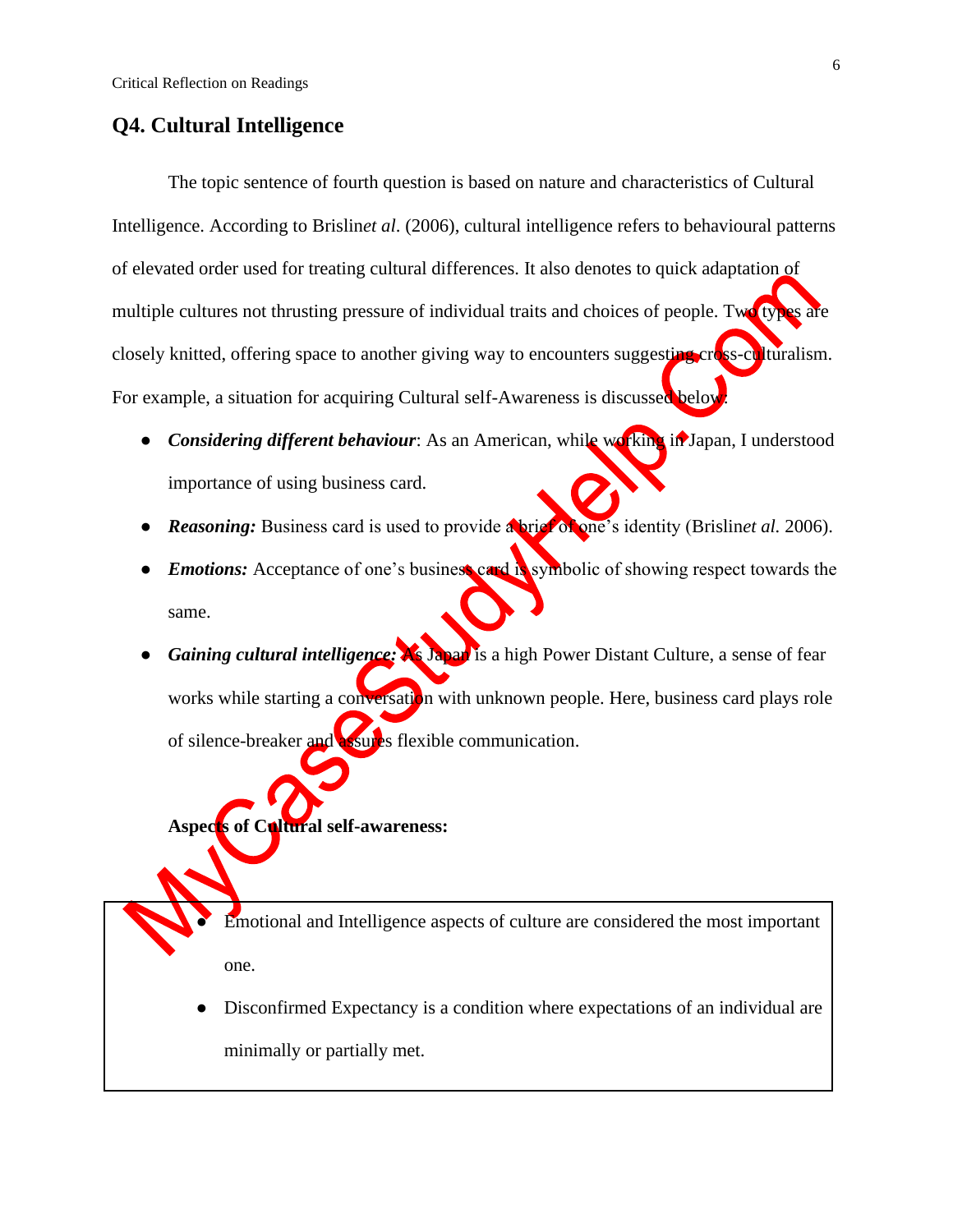- Behavioural understanding of cultural differences is a fatal step towards cultural awareness.
- Acceptance of confusion in cultural variations is prime and real, which seeks consideration.

#### **Table 1: Aspects of Cultural self-awareness**

(Source:Brislin*et al.* 2006)

## <span id="page-6-0"></span>**Q5. Stage of Culture Shock**

The topic sentence of fifth question suggests an understanding of various stages of culture shock. Culture shock is typically a bang of exchange on cultural fusion. There are four stages of Cultural Shock, and they are as enumerated

- 1. **Honeymoon Stage**: In this stage, I was happy with similarities in a different culture. However, in dissimilarities, I showed interest to learn new things and increase my culture intelligence (CI) level.
- 2. **Crisis Stage**: In this stage, I started facing difficulties while adjusting within a new culture and tried to reconcile. The healing process starts when a crisis is detected. A consideration f this stage is taken in accounts towards the synchronisation of Cultural Self Awareness wh Cultural Intelligence (Flanja, 2009).
- 3. **Recovery or Adjustment Stage**: In this stage, I expressed signs of slow yet flexible adjustment. This enables me to acquire clear and absolute learning of Cultural Intelligence and Cultural Self-Awareness (CSA).

 $\cdot$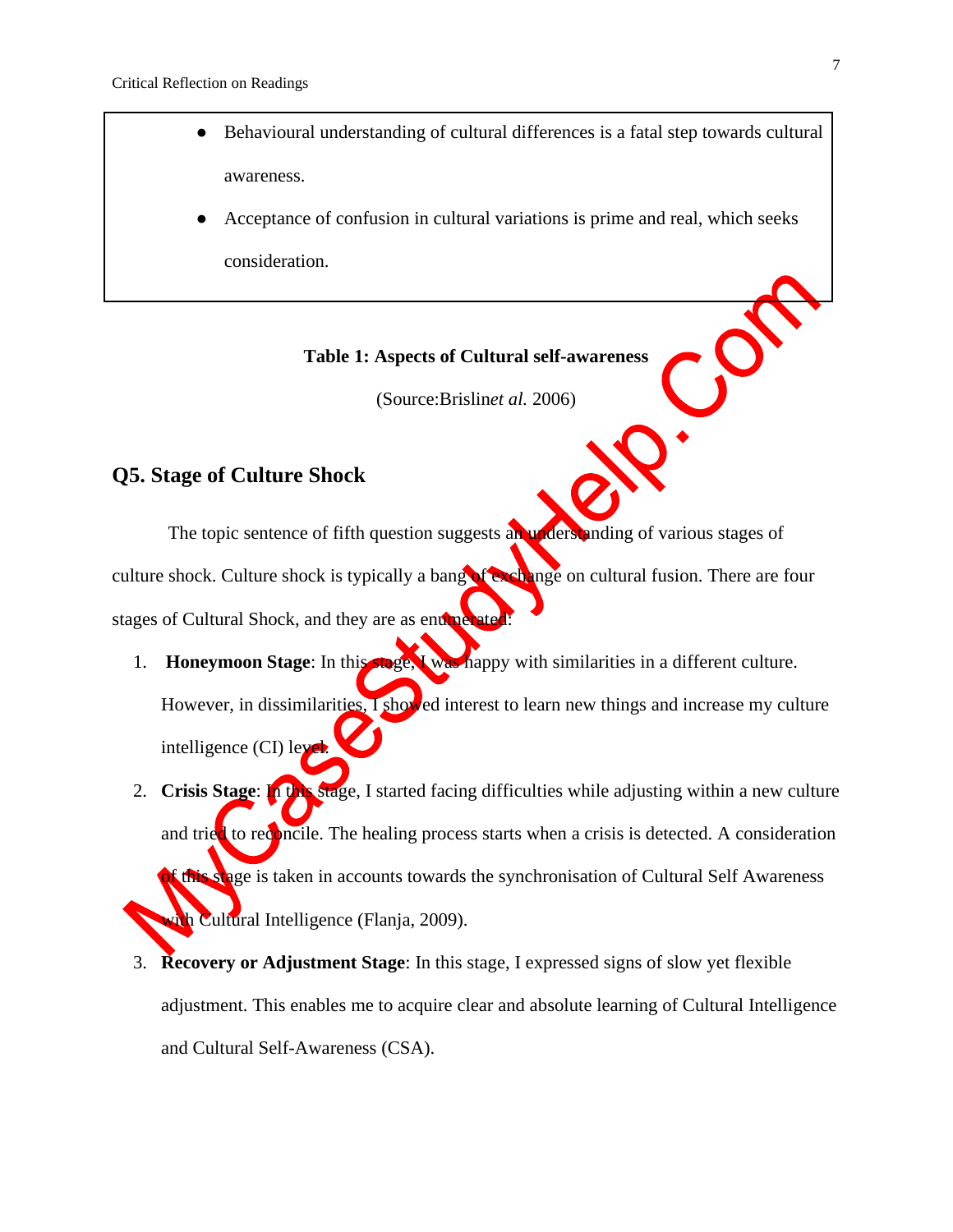Critical Reflection on Readings

4. **Biculturalism:** In this stage, I have vividly noticed that biculturalism plays significant role. Biculturalism refers to acceptance of previous culture along with new. Biculturalism leads to a serene acknowledgement of Cultural Awareness, keeping hands with Cultural Intelligence at length.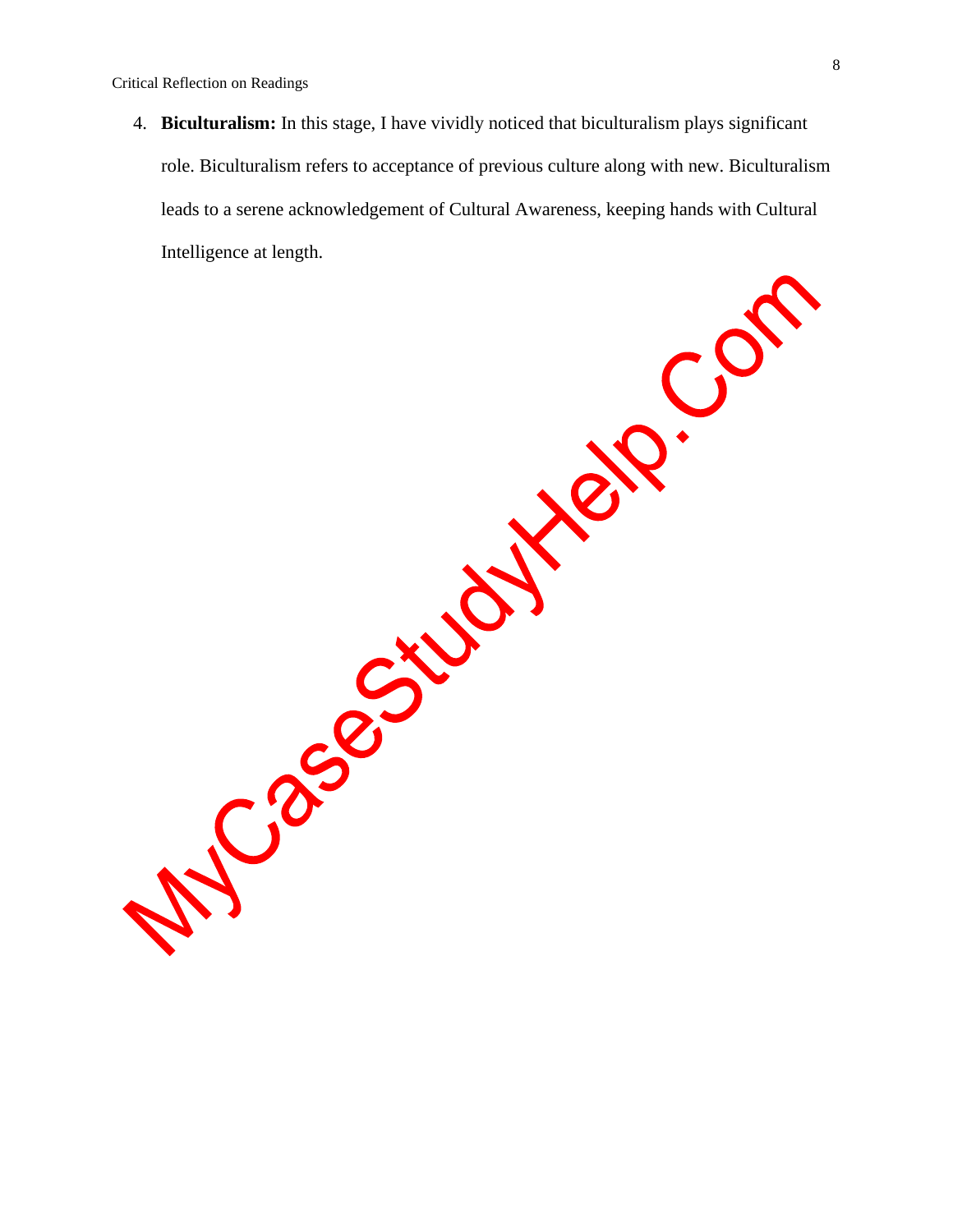## <span id="page-8-0"></span>**Reference List**

Brislin, R., Worthley, R., &Macnab, B. (2006). Cultural intelligence: Understanding behaviors that serve people's goals. *Group & Organization Management*, *31*(1), 40-55. Retrieved on  $10<sup>th</sup>$  January 2020 from https://s3.amazonaws.com/academia.edu.documents/49610347/Group\_\_\_Organization\_ Management-2006-Brislin-40-55.pdf?response-contentdisposition=inline%3B%20filename%3DCultural\_Intelligence\_UNDERSTANDING\_BE HA.pdf&X-Amz-Algorithm=AWS4-HMAC-SHA256&X-Amz-Credential=AKIAIWOWYYGZ2Y53UL3A%2F20200110%2Fus-east-1%2Fs3%2Faws4\_request&X-Amz-Date=20200110T062048Z&X-Amz-Expires=3600&X-Amz-SignedHeaders=host&X-Amz-Signature=4ec589fc185ae5d7ce990cc2cf42890320096b54ff986b11df021afce12843cf Flanja, D. (2009). Culture shock in intercultural communication. *StudiaUniversitatis Babes-Bolyai-StudiaEuropaea*, *54*(4), 107-124. Retrieved on 10th January 2020 from

https://www.ceeol.com/search/article-detail?id=124551

Quappe, S., &Cantatore, G. (2005). What is Cultural Awareness, anyway? How do I build <sup>i</sup>tt. *Retrieved July*, 17, 2008. Retrieved on 10<sup>th</sup> January 2020 from http://www.culturosity.com/pdfs/What%20is%20Cultural%20Awareness.pdf

Self-Exploration, A. S. (2011). Growing Up A Third Culture Kid. *Human Architecture: Journal of the Sociology of Self-Knowledge*, *9*(1), 29-42. Retrieved on 10th January 2020 from http://www.okcir.com/Articles%20IX%201/KR.pdf